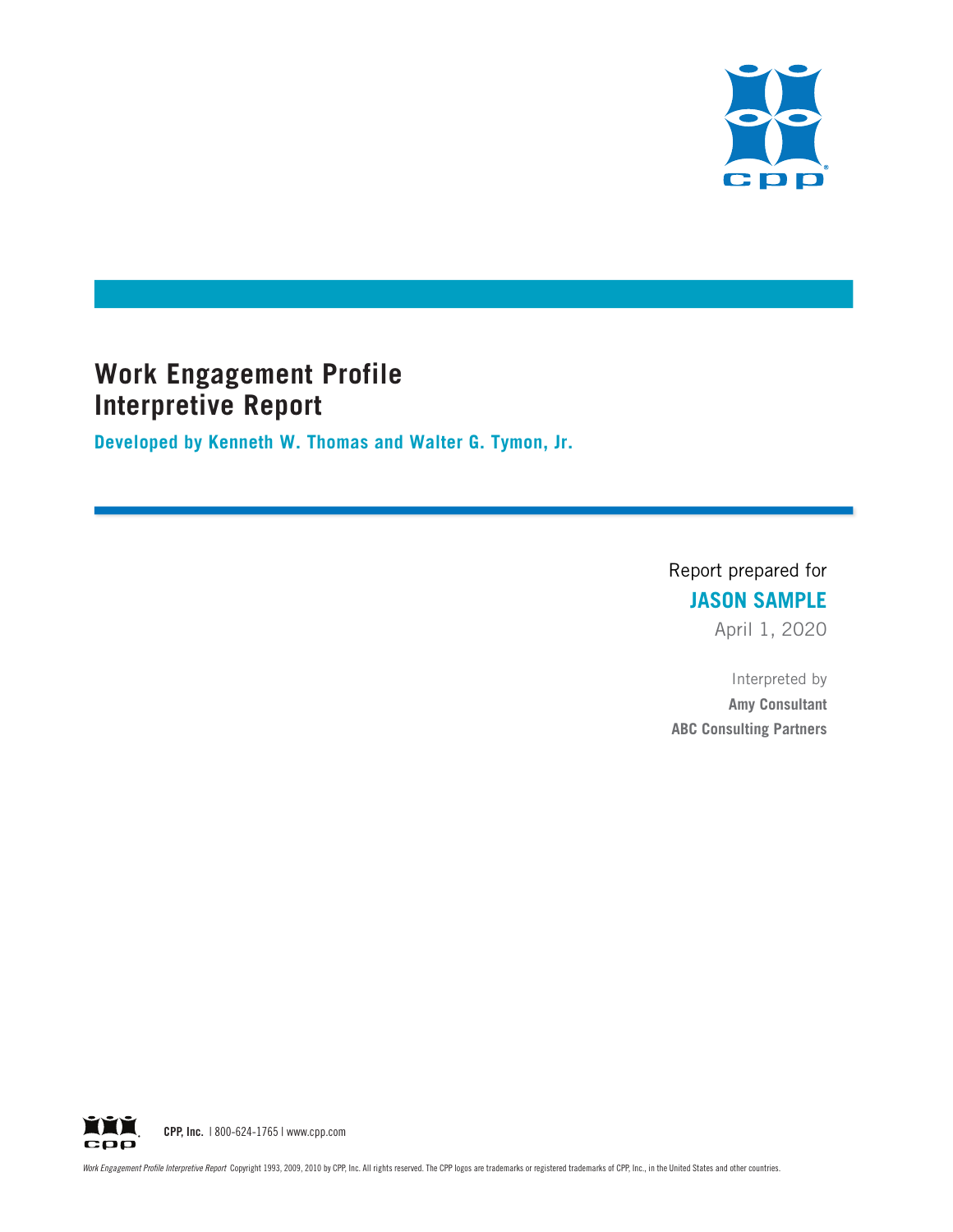# **Understanding Work Engagement**

The *Work Engagement Profile* measures key factors that keep you engaged in your work. By *engagement,* we mean the energy and thought you put into your work. By *work,* we mean both the activities you perform and their intended purpose. When you are engaged in your work, you take steps to ensure that your activities are effective in accomplishing their purpose. Work Engagement Profile Interpretive Report<br> **UNDERSTANDING WOR**<br>
The *Work Engagement Profile* measure<br>
mean the energy and thought you put<br>
intended purpose. When you are engain<br>
accomplishing their purpose.<br>
The self-ma **MON SAM**<br> **Monitor**<br> **Monitor**<br> **Monitor**<br> **Monitor** 

The self-management process shown below provides a more detailed picture of what engagement entails. The circle represents your behavior as you perform work activities. The boxes show the steps you take to direct your activities toward accomplishing their purpose. As depicted, self-management involves four steps:

- **1.** Committing to a meaningful work purpose—one that is worth your effort
- **2.** Choosing activities that you believe will best accomplish the purpose
- **3.** Making sure that you are performing those activities competently
- **4.** Ensuring that your activities are making progress toward the purpose



<sup>\*</sup> Adapted from Kenneth W. Thomas, Erik Jansen, and Walter G. Tymon, Jr., "Navigating in the Realm of Theory: An Empowering View of Construct Development," *Research in Organizational Change and Development, 10* (1997): 1–30. Reprinted by permission.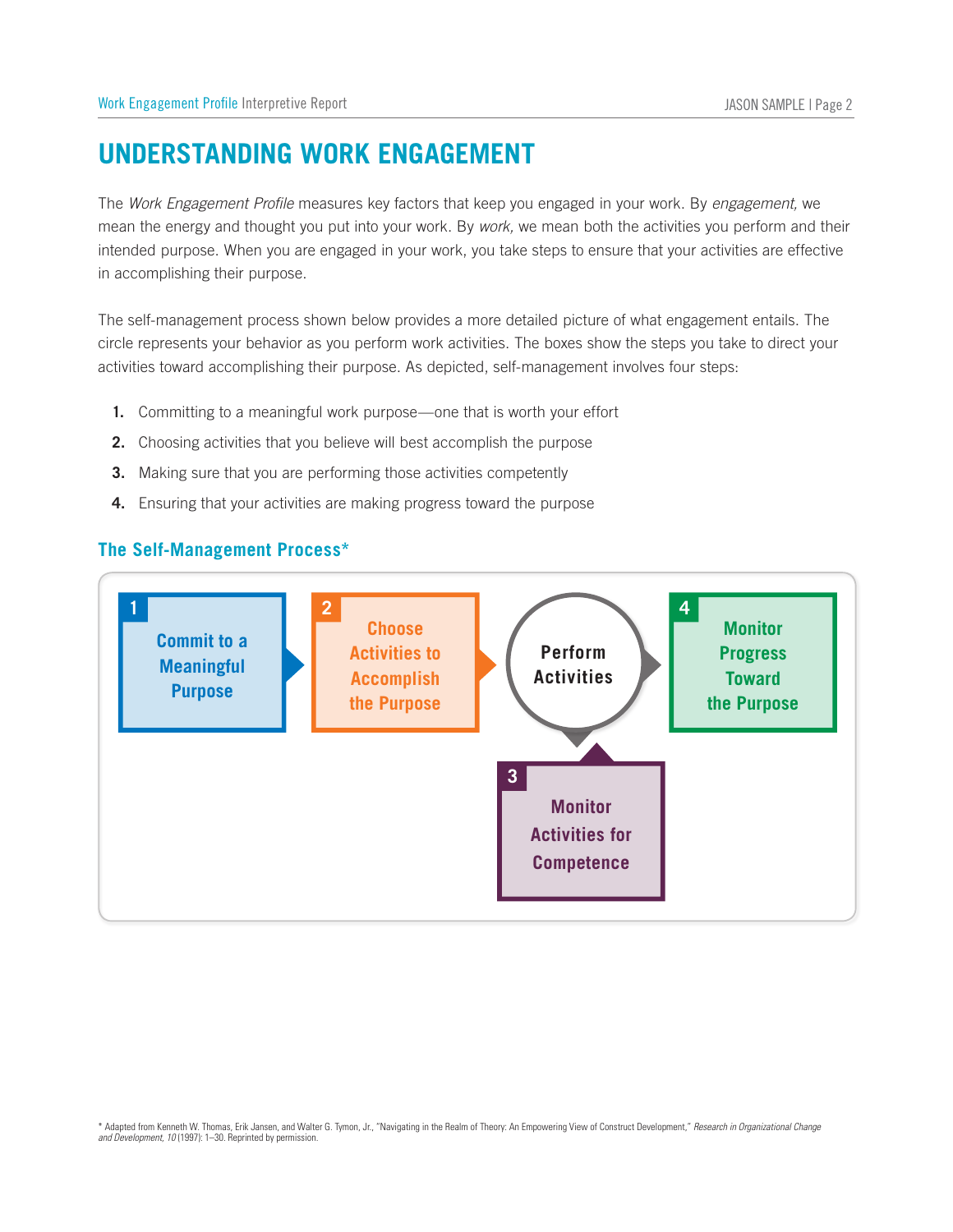# **WHAT MAKES WORK ENGAGING?**

When the right conditions are in place, each of the steps in the self-management process can give you an *intrinsic reward*—a positive boost of energy that you get directly from your work that motivates you to keep performing at your best. The *Work Engagement Profile* measures these intrinsic rewards:\* rt<br> **CONCAGIN**<br>
Dec<sub>ree</sub>, each of the<br>
energy that you<br>
ingagement Pre<br>
the opportunity<br>
our performate<br>
accomplishment<br>
at two of these<br>
columns show<br> **OPPORTUNITY** Franagement proce<br>
Im your work that mese intrinsic reward<br>
Do pursue a worthy v<br>
Civities that make s<br>
Ce in skillfully perfo<br>
In advancing toward<br>
Trom your work *active*<br>
The Same of opport<br>
ACCOMPLISHMENT Work Engagement Profile Interpretive<br>
WHAT MAKES WOI<br>
When the right conditions are in<br>
intrinsic reward—a positive boos<br>
performing at your best. The *We*<br>
• Your sense of **choice**—the c<br>
perform them in ways that s<br>
• Yo

- • Your sense of **meaningfulness**—the opportunity you perceive to pursue a worthy work purpose
- Your sense of **choice**—the opportunity you perceive to select activities that make sense to you and to perform them in ways that seem appropriate
- • Your sense of **competence**—the accomplishment you experience in skillfully performing the activities you have chosen
- • Your sense of **progress**—the accomplishment you experience in advancing toward the work purpose

The rows in the chart below show that two of these rewards come from your work *activities* and the other two come from your work *purpose.* The columns show that two rewards are forms of *opportunity* and two are forms of *accomplishment.*

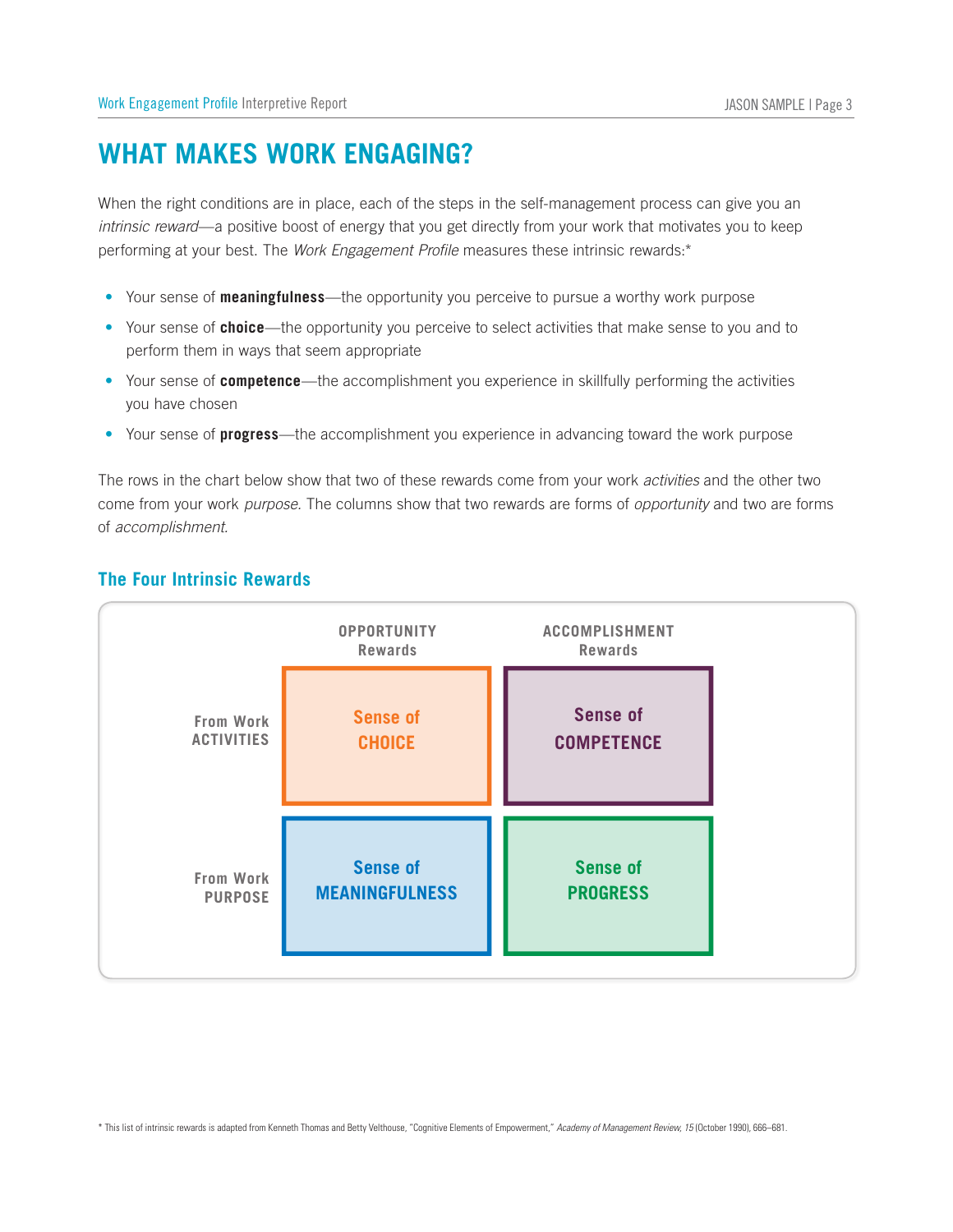## **<sup>W</sup>hy Are Intrinsic Rewards Important?**

Intrinsic motivation as measured by the *Work Engagement Profile* has to do with the psychological rewards people get when they care strongly about their work and do it well—even when no one is watching. The work becomes an important source of satisfaction and fulfillment. In many ways, the four intrinsic rewards—sense of meaningfulness, sense of choice, sense of competence, and sense of progress—serve as *psychological vital signs* indicating how well your job is working for both you and your organization.

Contrast this with extrinsic motivation. Extrinsic motivation is based on rewards that are given by managers as incentives for good work—for example, pay raises, favorable job evaluations, and bonuses. The rewards do not come from the work itself—they are external and controlled by others. When people are motivated mostly by extrinsic rewards, they care more about getting those rewards than about doing good work. They tend to perform just "well enough" to get the rewards—and may not enjoy the work.

Research shows that the four intrinsic rewards affect a broad range of valuable contributions you make to your organization.\* If you score higher on these rewards, you tend to concentrate more on your work, be more innovative, and be seen as more effective. You also are more likely to remain in the organization, recommend it as a place to work, and recommend its products and services to potential customers. At the same time, these rewards increase your sense of well-being. Your work hours are filled with more positive feelings and fewer negative ones. Your job satisfaction is higher, you experience less stress, and you are more likely to feel that you are developing professionally.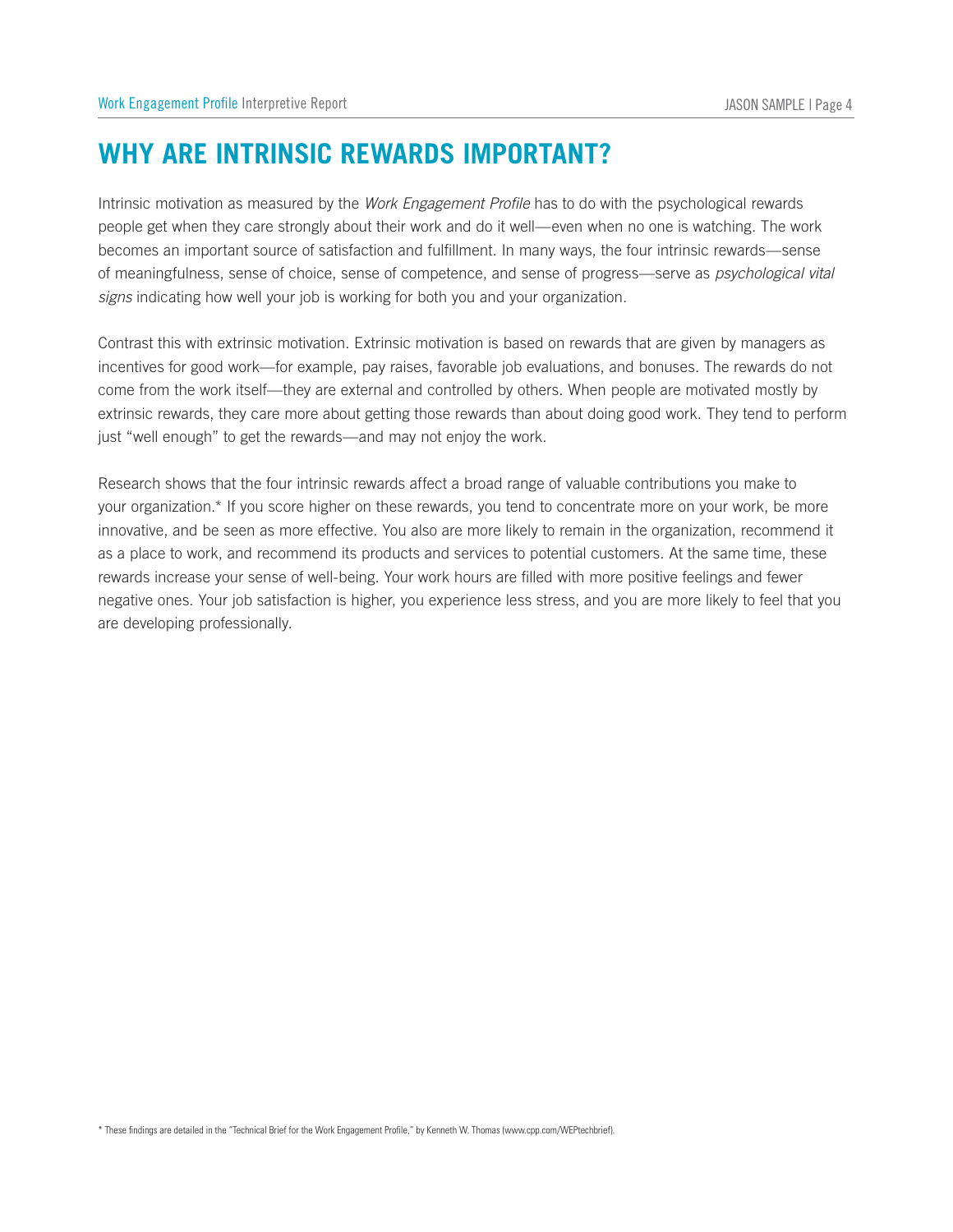# **Your Profile of Scores**

Your profile of scores, shown below, indicates how strongly you experience the four intrinsic rewards that drive your energy and engagement when performing your work. Your scores are arranged in descending order by percentile. These percentiles show how your scores compare to the scores of other people who have taken the *Work Engagement Profile.*\* Your percentile scores tell you what percentage of the people in the sample scored the same as or lower than you did on each reward. FILE OF SCORES<br> **INSPENSE ASSES**<br>
FILE OF SCORES<br>
The set of the performing your work. Your scores are arranged in desc<br>
percentiles show how your scores compare to the scores of other people<br>
Profile.\* Your percentile sco



The intrinsic reward on which you scored highest is sense of competence, and you scored higher than 70 percent of the people in the sample on that reward. The reward on which you scored lowest is sense of progress, and you scored higher than only 2 percent of the people in the sample on progress.

The graph's solid vertical lines at the 75th and 25th percentiles separate the middle 50 percent of the scores on each reward from the top 25 percent and the bottom 25 percent, respectively. Scores that fall in the top 25 percent are considered to be in the high range. Similarly, scores that fall in the bottom 25 percent are considered to be in the low range. Scores that fall in the middle 50 percent are considered to be in the middle range.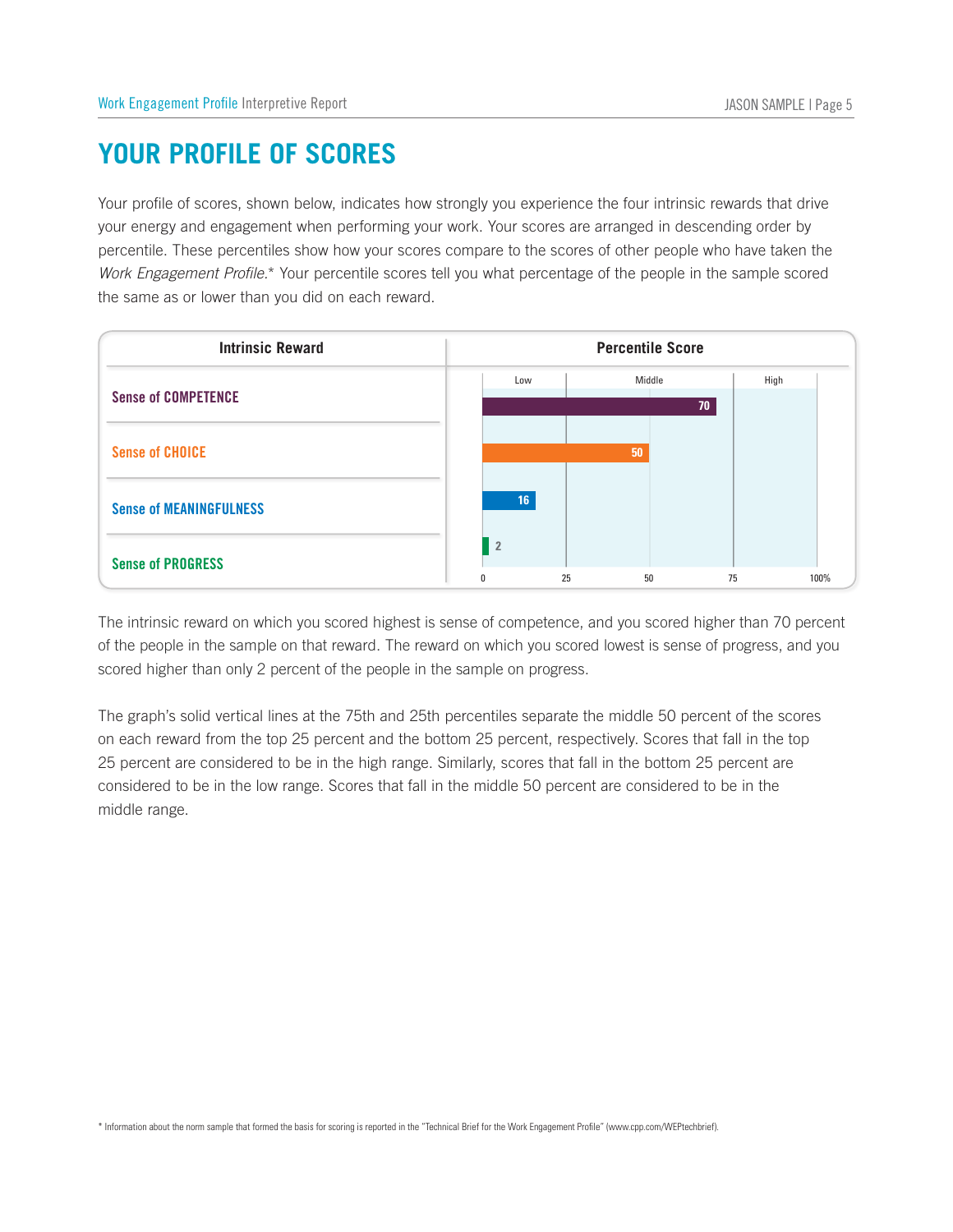# **INTERPRETING YOUR PROFILE** *<u>Work Engagement Profile Interpretively</u>***<br>
<b>INTERPRETING YOUR OVER ALL**<br> **Your Overall Engagement**

| Work Engagement Profile Interpretive Report                                |                              | JASON SAMPLE   Page 6                                                                                                                                                                                                                |
|----------------------------------------------------------------------------|------------------------------|--------------------------------------------------------------------------------------------------------------------------------------------------------------------------------------------------------------------------------------|
| <b>INTERPRETING YOUR PROFILE</b>                                           |                              |                                                                                                                                                                                                                                      |
| <b>Your Overall Engagement</b>                                             | High<br><b>Middle</b><br>Low |                                                                                                                                                                                                                                      |
| there is significant room for improvement.                                 |                              | have enough positive feelings to be somewhat positive overall. You likely feel that your work is okay on balance<br>but somewhat less energizing and fulfilling than it could be. This is enough to keep you moderately engaged, but |
|                                                                            |                              |                                                                                                                                                                                                                                      |
| <b>Sense of COMPETENCE</b>                                                 | Middle range                 | Mild Energizer: Moderate Priority to Boost                                                                                                                                                                                           |
| <b>Sense of CHOICE</b>                                                     | Middle range                 | Mild Energizer: Moderate Priority to Boost                                                                                                                                                                                           |
| <b>Sense of MEANINGFULNESS</b>                                             | Low range                    | <b>Energy Drain: Strong Priority to Build</b>                                                                                                                                                                                        |
| <b>Your Priorities for Building Engagement</b><br><b>Sense of PROGRESS</b> | Low range                    | <b>Energy Drain: Strong Priority to Build</b>                                                                                                                                                                                        |

### **Action Tools**

The rest of this report is designed to help you monitor and build the four intrinsic rewards in your work. The reward on which you scored highest is presented first, and the reward on which you scored lowest is presented last. Each reward is covered in two pages. The first page helps you explore how that reward contributes to your energy level at work. It offers descriptions of how high-, middle-, and low-range scorers experience that reward to help you verify your results—and to spot any improvements you might be able to make. The second page offers building blocks for that reward as well as actions you might take to help you enhance the reward. The final page of the report provides a template for an action plan you can use to chart your progress toward your goals for development.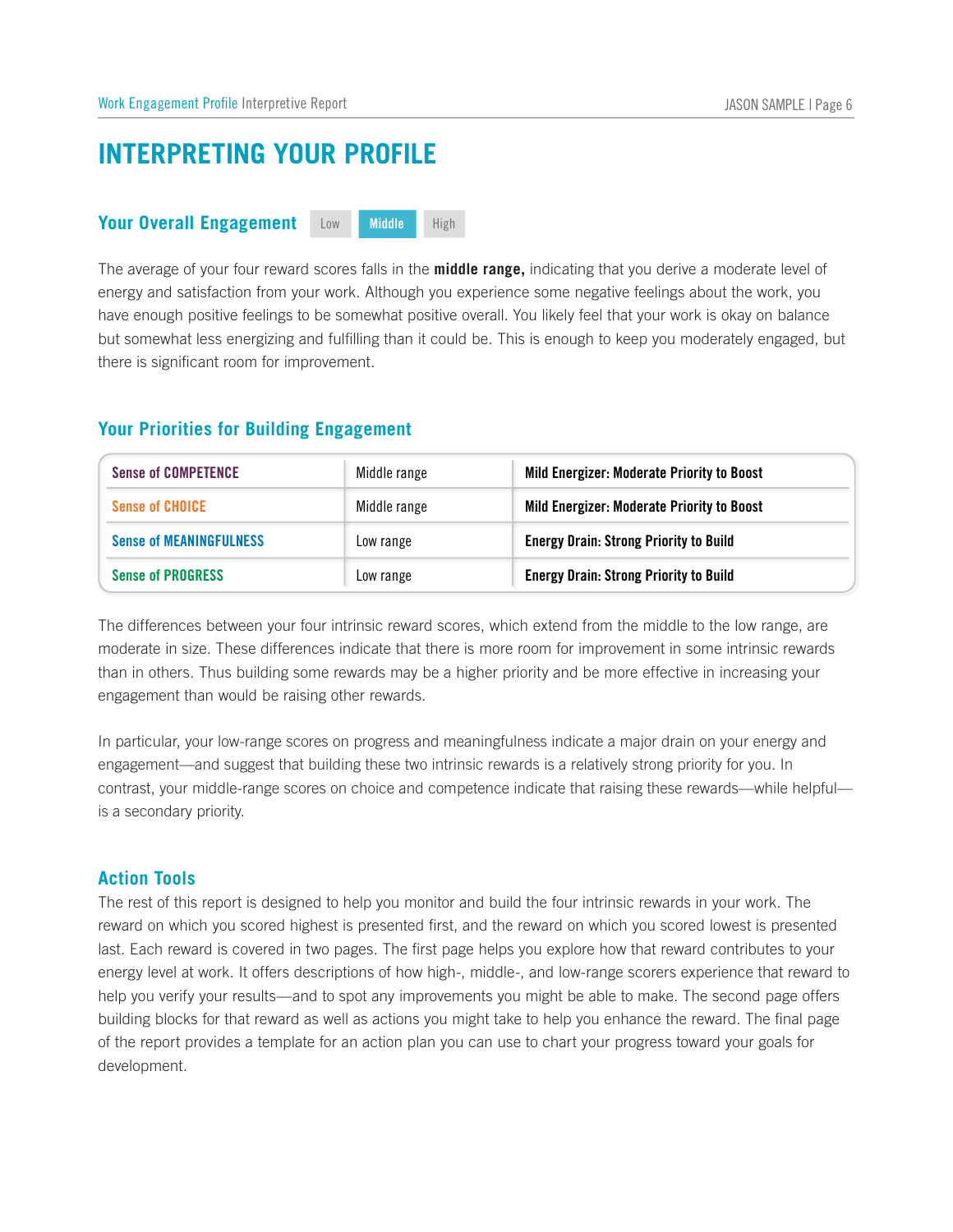

Competence is the accomplishment you experience in skillfully performing the work activities you have chosen. The sense of competence involves the feeling that you are doing good, high-quality work on those activities. Depending on the nature of your work, your sense of competence may involve dealing skillfully with people, with technical situations, or with both.

Your **middle-range** score indicates that this reward makes a moderate or limited contribution to your energy level at work. You have the sense that you are performing your work activities moderately well—that your overall performance of these activities meets reasonable standards. It is likely that you experience a feeling of pride or satisfaction in the way you perform most activities but have reservations about how well you are performing some others. On balance, you feel fairly confident and capable at this job but see some room for improvement.

Compare your middle-range sense of competence to the experiences of people who score in other ranges.

- **High-range** scorers have the sense that they are handling their work activities well—that their performance of these activities meets or exceeds their personal standards. They are likely to find themselves fully involved in these activities as they perform them—paying full attention to their actions and their effects so that they can make adjustments. They feel a sense of satisfaction, pride, or even artistry in how well they handle these activities and how well they respond to the challenges they encounter when performing them. For the sense of competence is the accompishment you experience in skilltully performing the work activities, we<br>chen the sense of competence involves the feeling that you are doing good, high-quality work on those activit
- performance does not satisfy them. They may feel frustrated by conditions or events that prevent them from doing their work as well as they could. They may feel that their abilities and training don't adequately equip them for their job. They may feel awkward because they are learning new skills that they haven't yet mastered. They may be getting undue criticism from others or being overly critical of themselves. They may even have done their job so long that it feels easy and unchallenging—so that they no longer feel pride in doing it well.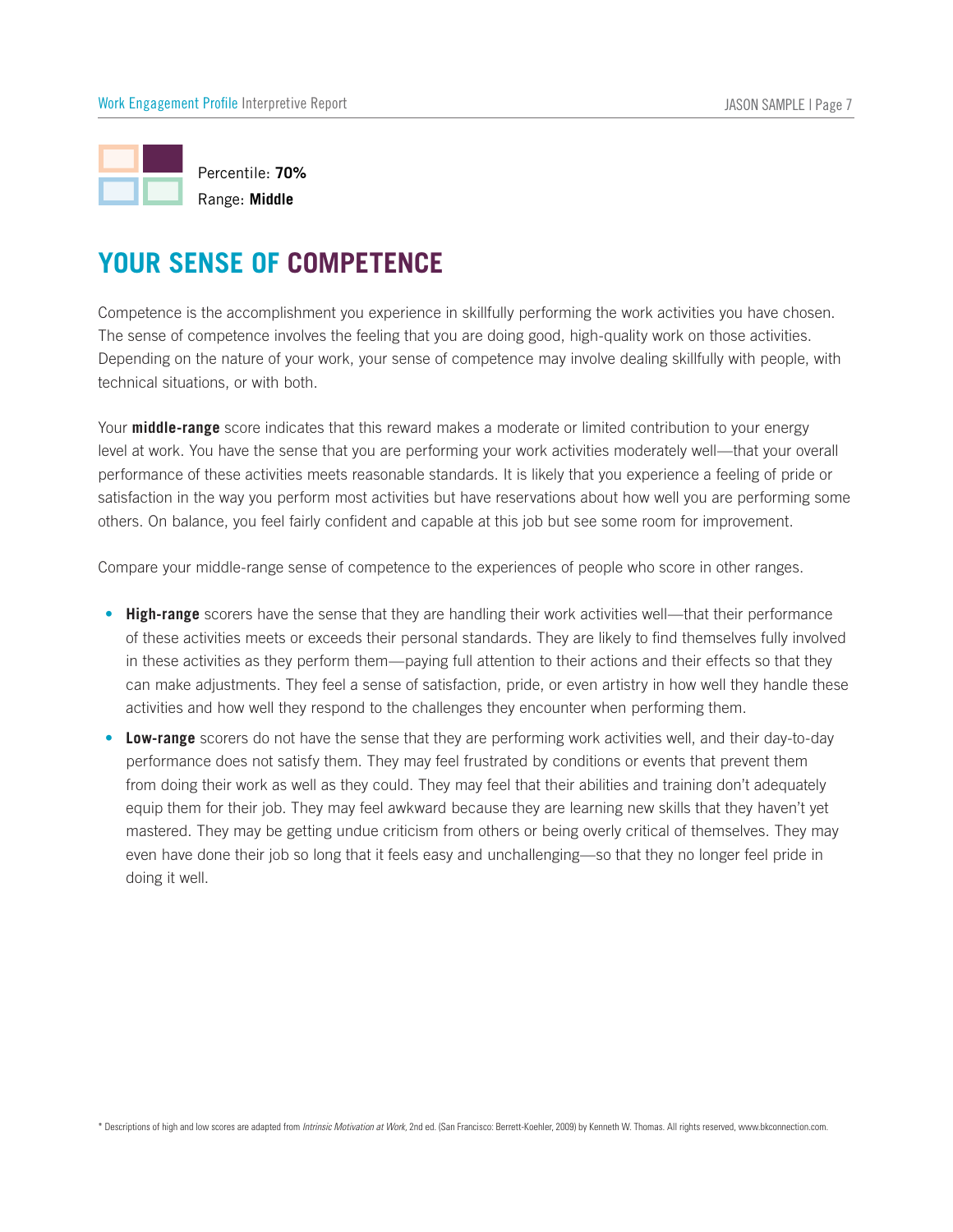# **Taking Your Sense of Competence to a Higher Level**

Because you scored in the middle range on sense of competence, you have room to significantly increase that reward and its contribution to your energy level. You can use the following building blocks and action steps to increase your sense of competence. Work Engagement Profile Interpre<br> **TAKING YOUR SI**<br>
Because you scored in the reward and its contribution<br>
increase your sense of comp<br> **Knowledge and Models** Work Engagement Profile<br> **TAKING YOUI**<br>
Because you scored i<br>
reward and its contrib<br>
increase your sense o<br> **Knowledge and Mendem School**<br>
Positive Feedback<br>
Positive Feedback

Add to your competence by seeking out role models and mentors who can give you examples of better ways of performing your work. Take courses and read books that will give you additional work-related knowledge.

Saying that 95% of your work is done well enhances your sense of competence, whereas saying that 5% of your work is inadequate diminishes your sense of competence—even though both are equally true. When evaluating your work, try to give yourself feedback that is "appreciative" (positive) rather than "deficiency focused" (negative). Give due emphasis to what you are doing well and what is improving. Feward and its contri<br>increase your sense<br>**Knowledge and N**<br>Add to your compete<br>performing your wor<br>**Positive Feedbac**<br>Saying that 95% of y<br>your work is inadequ<br>evaluating your work<br>(negative). Give due<br>**Skill Recognition** 

Recognize the role of your competence in what is going well. Give yourself the credit you deserve. Resist the tendency to explain away your successes as being due to luck, help from others, or the simplicity of the task.

### **Challenge**

People are especially aware of their competence when they do things they weren't able to do before. Encourage yourself to stretch by taking on work activities that are demanding yet possible for your set of skills. Likewise, welcome work that requires you to grow by developing new skills. your work is inadequate diministies you<br>evaluating your work, try to give yoursel<br>(negative). Give due emphasis to what y<br>**Skill Recognition**<br>Recognize the role of your competence<br>tendency to explain away your successe<br>**Ch** 

Help create a culture of competence by setting high standards for yourself that are clearly linked to the work purpose and vision. Include ethical standards involving integrity. Likewise, avoid self-defeating comparisons of yourself to colleagues; learn from their success without feeling threatened.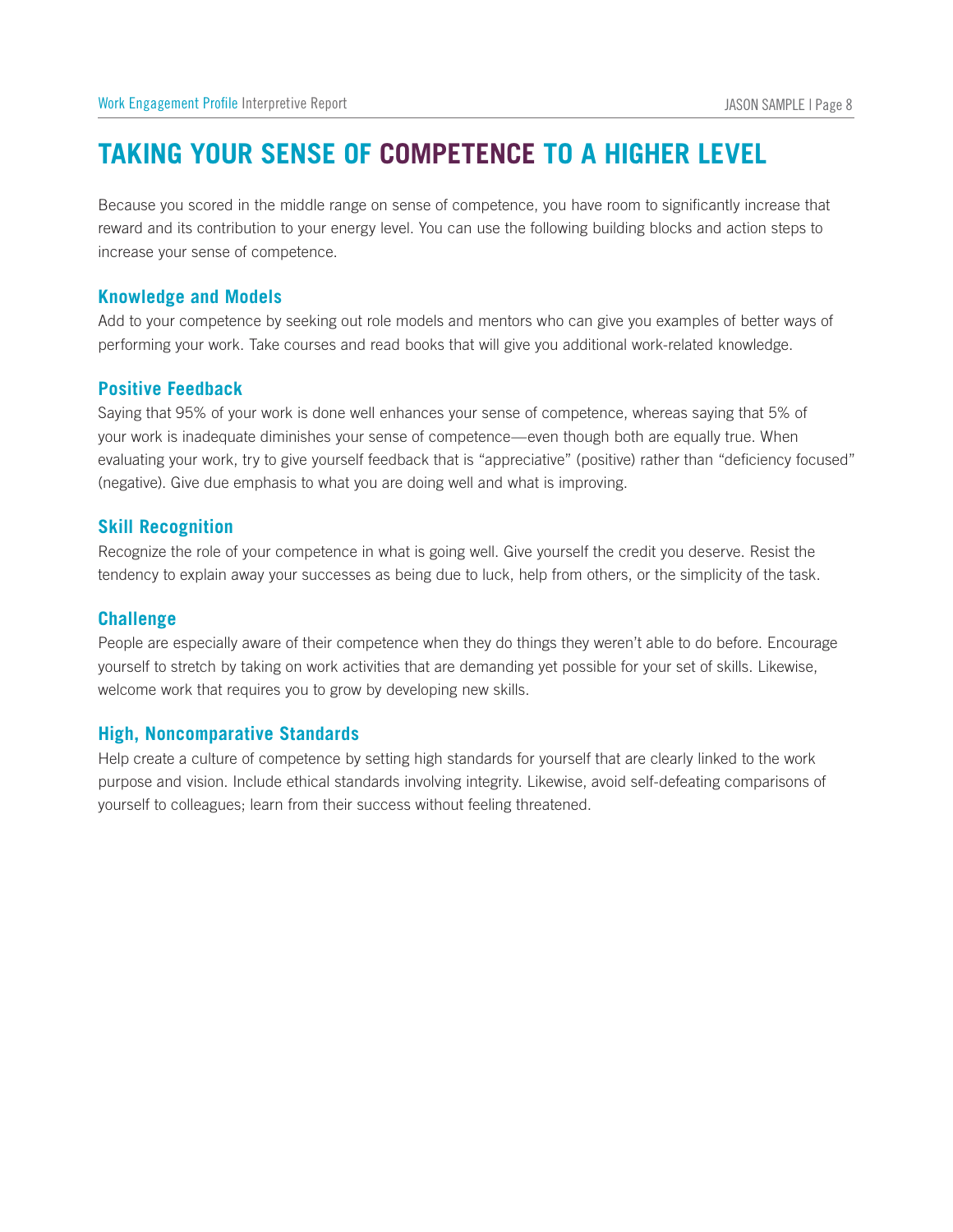

Choice is the opportunity you perceive to select work activities that make sense to you and to perform them in ways that seem appropriate. The sense of choice is the feeling that you are free to choose—that you are able to use your own judgment and act out of your own understanding of the work.

Your **middle-range** score indicates that this reward makes a moderate or limited contribution to your energy level at work. You have the sense that you have a fair amount of influence or control over how you do your work. You are mostly able to do things in ways that make sense to you, but there are some important exceptions. You are able to use a substantial amount of judgment but also have to live with some questionable decisions or procedures. You do what you can with the choices available to you.

Compare your middle-range sense of choice to the experiences of people who score in other ranges.

- **High-range** scorers have the sense that they are making or influencing the significant decisions that bear on how they do their work—so that they are able to do things in ways they think will be most effective. Because of that, they feel a strong ownership of their work, believe in the approach they are taking, and feel responsible for making it successful. They also use their best judgment and creativity. They are likely to take initiative, seek out needed information, experiment with new approaches, and make necessary adjustments to cope with the situations they encounter. vays that seem appropriate. The sense of choice is the teeling that you are free to choose—that you are able se your own judgment and act out of your own understanding of the work.<br>
Your **middle-range** score indicates that
- dictates, or by other people. These constraints often seem inflexible, so that they are unable to deviate from them—even when the constraints make no sense or when they see a better way of doing things. They have limited opportunity to take initiative or show creativity. They feel frustrated with these constraints and sometimes have to settle for less-than-optimal outcomes, making it hard for them to feel personally responsible for these outcomes.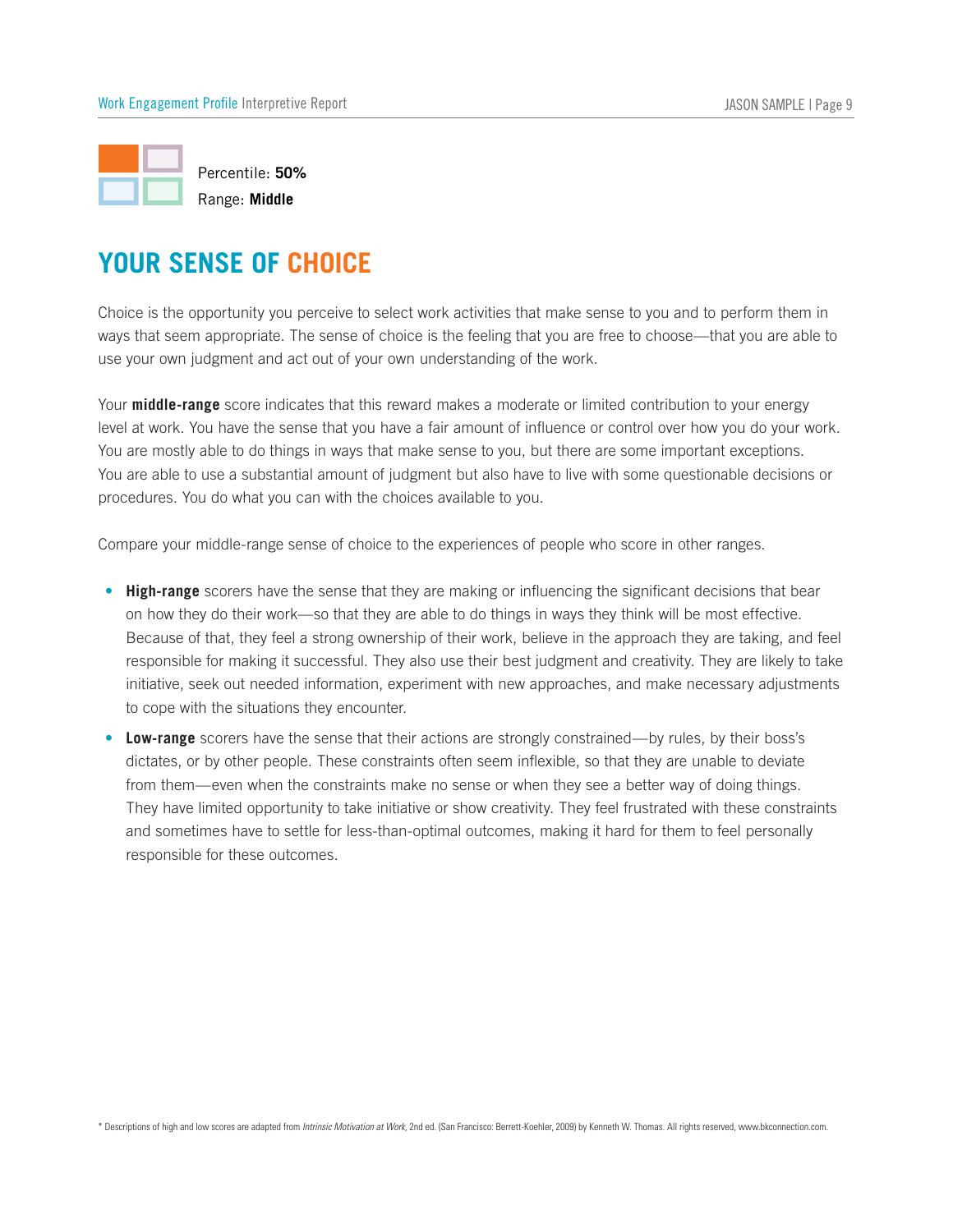# **Taking Your Sense of Choice to a Higher Level**

Because you scored in the middle range on sense of choice, you have room to significantly increase that reward and its contribution to your energy level. You can use the following building blocks and action steps to increase your sense of choice. Work Engage<br>**TAKIN**<br>Because your<br>and its con<br>your sense<br>**Authority** 

Problem-solve with your boss on how you can make your own decisions on specific matters that are important to your work—for example, being able to respond immediately to customer requests or changing conditions, controlling resources, and so on. Demonstrate how this authority would allow you to better achieve the work purpose. and its co<br>your sense<br>**Authorit**<br>Problem-s<br>to your we<br>controlling<br>purpose.<br>**Trust**<br>Earn your<br>decisions.<br>**Security** 

### **Trust**

Earn your boss's trust in your judgment so that he or she feels comfortable allowing you to make your own decisions. Show that you can self-manage effectively. Also, learn to listen for and trust your own judgment.

People can become afraid to trust their own judgment when they are punished for taking reasonable risks or making understandable mistakes. Recognize the value of honest mistakes as opportunities for learning and development.

### **Clarity of Purpose**

It is impossible to make intelligent choices without a clear purpose. When you encounter new or unexpected circumstances, you need to clarify or reinvent your purpose to fit those circumstances.

### **Information**

Informed choice requires adequate information. Make contact with people who have information or expertise you need—both inside and outside your organization. Get access to relevant information systems and databases. Share information with people who need it.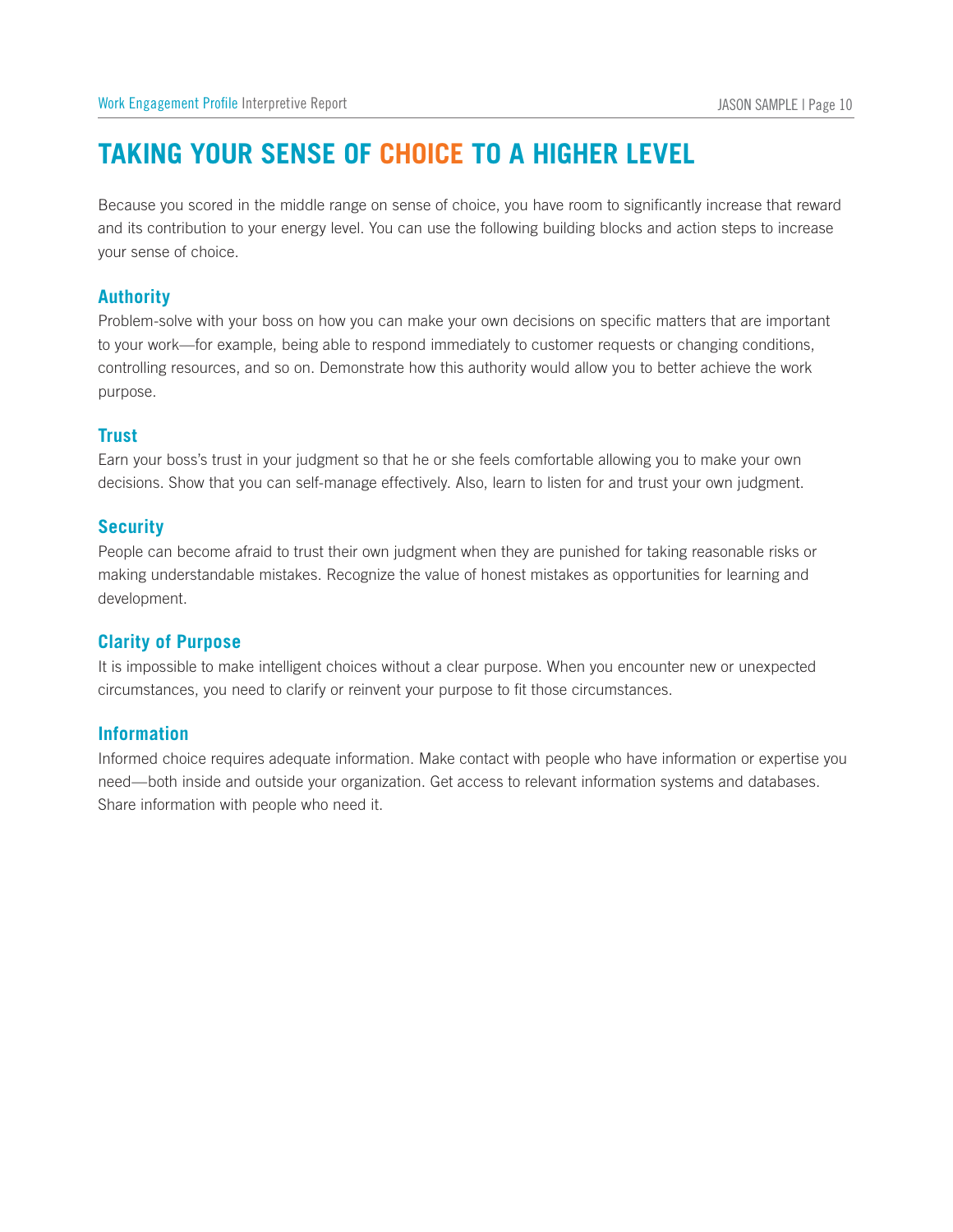

Meaningfulness is the opportunity you perceive to pursue a worthy work purpose. The sense of meaningfulness is the feeling that you are on a path that is worth your time and energy—that you are on a valuable mission and that your purpose matters in the larger scheme of things.

Your **low-range** score indicates that this reward area acts as a drain on your energy level at work. You have the sense that you are spending much of your time on relatively unimportant or even pointless matters—that what you are doing won't make much of a difference or contribution. At times, it feels as though you are simply waiting for something better or more interesting to come along and putting in your time until it does. Without a strong sense of purpose, it is likely that you often have to force yourself to concentrate on the work and may sometimes feel that you are just going through the motions. Free thing that you are on a path that is worth your time and energy—that you are on a valuable mission our purpose matters in the larger scheme of things.<br>
Sur **Iow-range** score indicates that this reward area acts as a d

Compare your low sense of meaningfulness to the experiences of people who score in other ranges.

- **High-range** scorers have the sense that they are devoting their time to something of real value—that their work could make a significant positive difference. They feel a strong sense of purpose and direction—that this is what they should be doing right now. They want to spend their productive hours on this important work and may resent spending time on any less meaningful matters that intrude. They bring their best attention, thinking, and creativity to the work and are committed to doing all they can to move it along.
- importance, so that it deserves a fair day's effort. They are aware that their work makes a contribution a positive difference. However, the pull of the purpose may be in the background a good part of the time, so that they may have to stop and think about it occasionally to remind themselves of its importance.

\* Descriptions of high and low scores are adapted from *Intrinsic Motivation at Work,* 2nd ed. (San Francisco: Berrett-Koehler, 2009) by Kenneth W. Thomas. All rights reserved, www.bkconnection.com.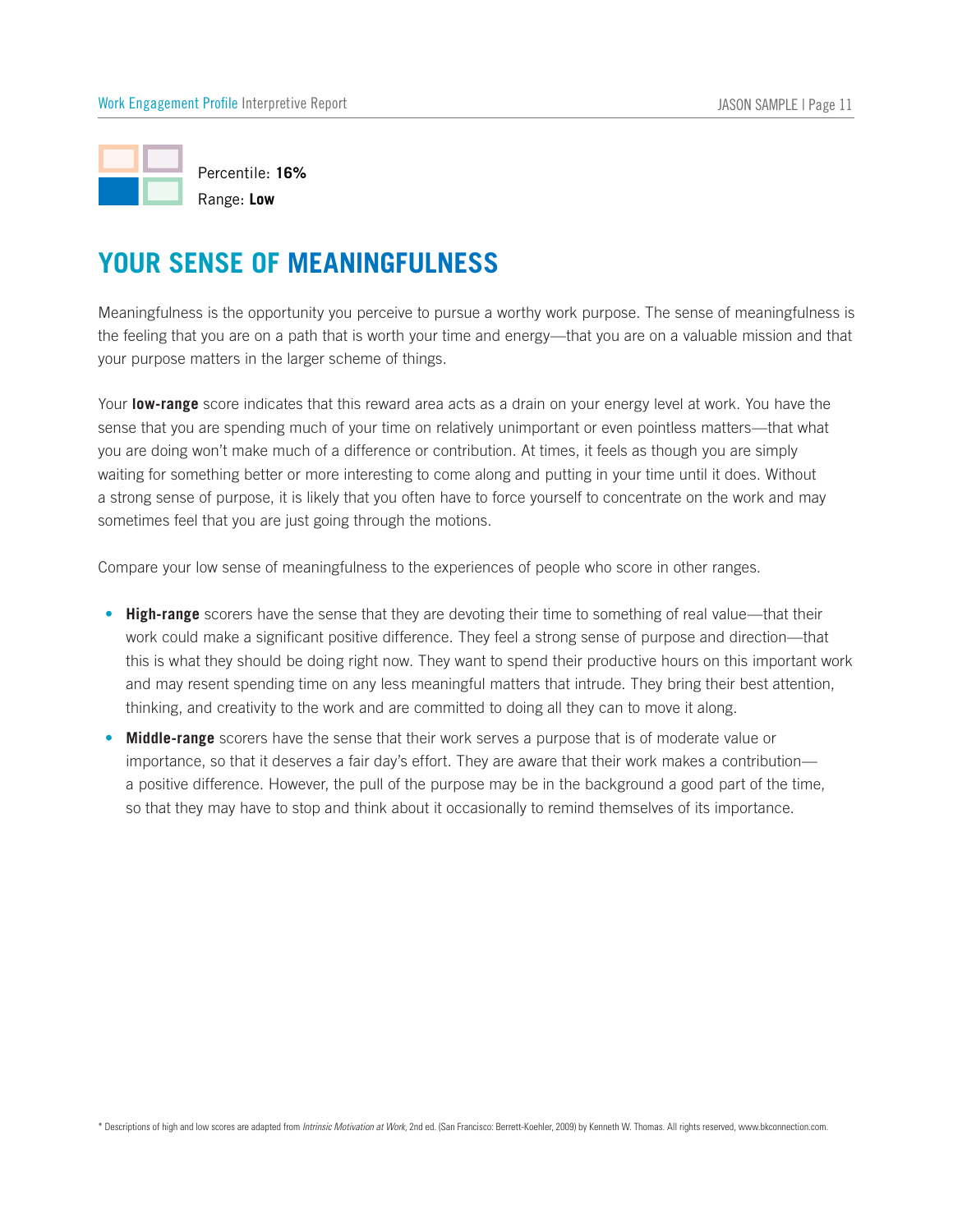# **Building a Sense of Meaningfulness**

Because you scored low on sense of meaningfulness, this is a priority area for change—a primary avenue for reducing the drain on your energy and making your work more intrinsically rewarding. You can use the following building blocks and action steps to build a sense of meaningfulness in your work. Work Engagement Profile In<br> **BUILDING AS**<br>
Because you scored loveducing the drain on y<br>
building blocks and act<br>
Noncynical Climate

A sense of meaningfulness flourishes in a noncynical climate that encourages idealism and commitment. Seek out supportive people and groups that can help you nurture your ideals. Do not dwell on comments made by cynics. Control your own cynicism. **COMPTE SECUTE DINCE**<br>
Because you sereducing the dividing blocks<br> **Noncynical CA**<br>
Sense of meadout supportive<br>
cynics. Control<br> **Clear Values** Feducing the dram on<br>building blocks and at<br>**Noncynical Climat**<br>A sense of meaningfu<br>out supportive people<br>cynics. Control your o<br>**Clear Values**<br>A sense of meaningfu<br>your values and passi<br>colleagues of these va<br>**An Excitin** 

A sense of meaningfulness comes from shared values about what is important and why. Take time to examine your values and passions about what is important. Seek groups that share them. Remind yourself and your colleagues of these values when necessary.

A sense of meaningfulness is often expressed in a shared vision of some future state that you and your colleagues would like to create, and how it would add value to the world. Propose such a vision if none exists. If the vision that exists does not quite work for you, consider proposing changes or additions that you would need for it to tap into your passions.

### **Relevant Work**

To be meaningful, your work must be clearly related to the shared vision. Find ways to eliminate or subcontract busywork that does not clearly contribute to the vision. Ask "What can be done here that is meaningful?" when approaching a new situation. When necessary, remind yourself and others how the work contributes to the vision.

### **Whole Tasks**

Your work is more meaningful when you can complete a whole project or at least a major, identifiable portion of it—something you can point to with pride as your contribution. When possible, negotiate for whole, identifiable work tasks.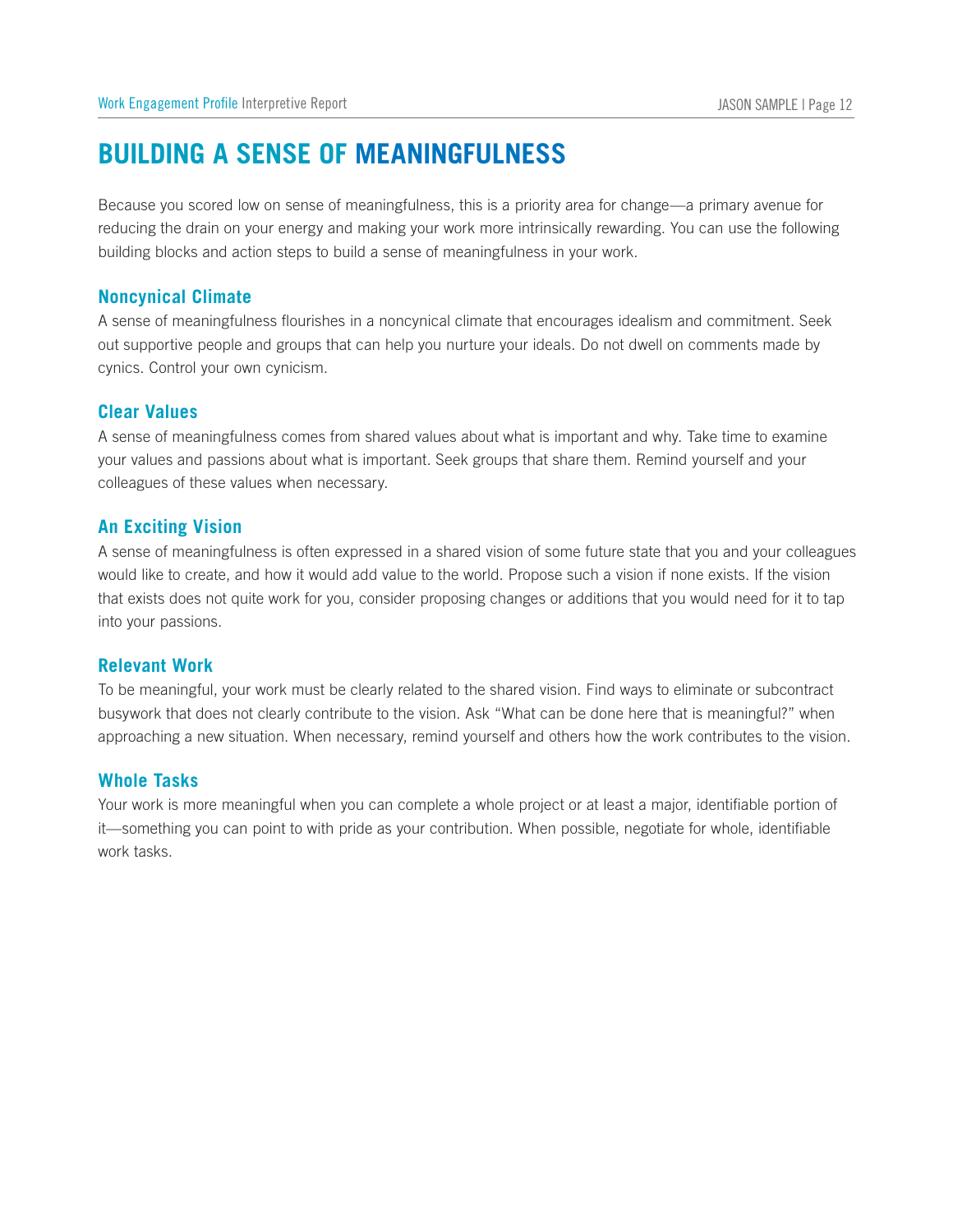

Progress is the accomplishment you experience in advancing toward the work purpose. Your sense of progress involves the feeling that the work is moving forward and that your activities are really accomplishing something.

Your **low-range** score indicates that this reward area acts as a drain on your energy level at work. You feel discouraged by a lack of visible progress toward your work purpose. You may feel that you are stuck or even losing ground—or you may feel that progress is very slow, and that you are only plodding along, thinking, "This could take forever." You may begin to lose confidence in the choices you and others have made and to have less optimism and enthusiasm about the work. You may begin to feel that the effort you put into the work is pointless.

Compare your low sense of progress to the experiences of people who score in other ranges.

- **High-range** scorers are encouraged that their work purpose is moving forward. They have a strong sense that their work is on track and moving in the right direction—that their efforts are succeeding. They see convincing signs of progress that show them things are working out—that the purpose is being achieved. They also have the sense that things are moving relatively quickly—that they and their colleagues are really "cooking." This progress gives them confidence in the choices they have made and optimism and enthusiasm about the future. Wes the teeling that the work is moving forward and that your activities are really accomplishing somethi<br> **Iow-range** score indicates that this reward area acts as a drain on your energy level at work. You feel<br>
buraged b
- Middle-range scorers feel that their progress is moderate. When they stop to think about it, they realize that they are making gradual progress. There may be occasional setbacks, progress may be slower or less dramatic than they would like, or progress may be limited to certain parts of their work, but things are generally moving forward. Overall, this moderate sense of progress makes it easier for them to keep working at the job.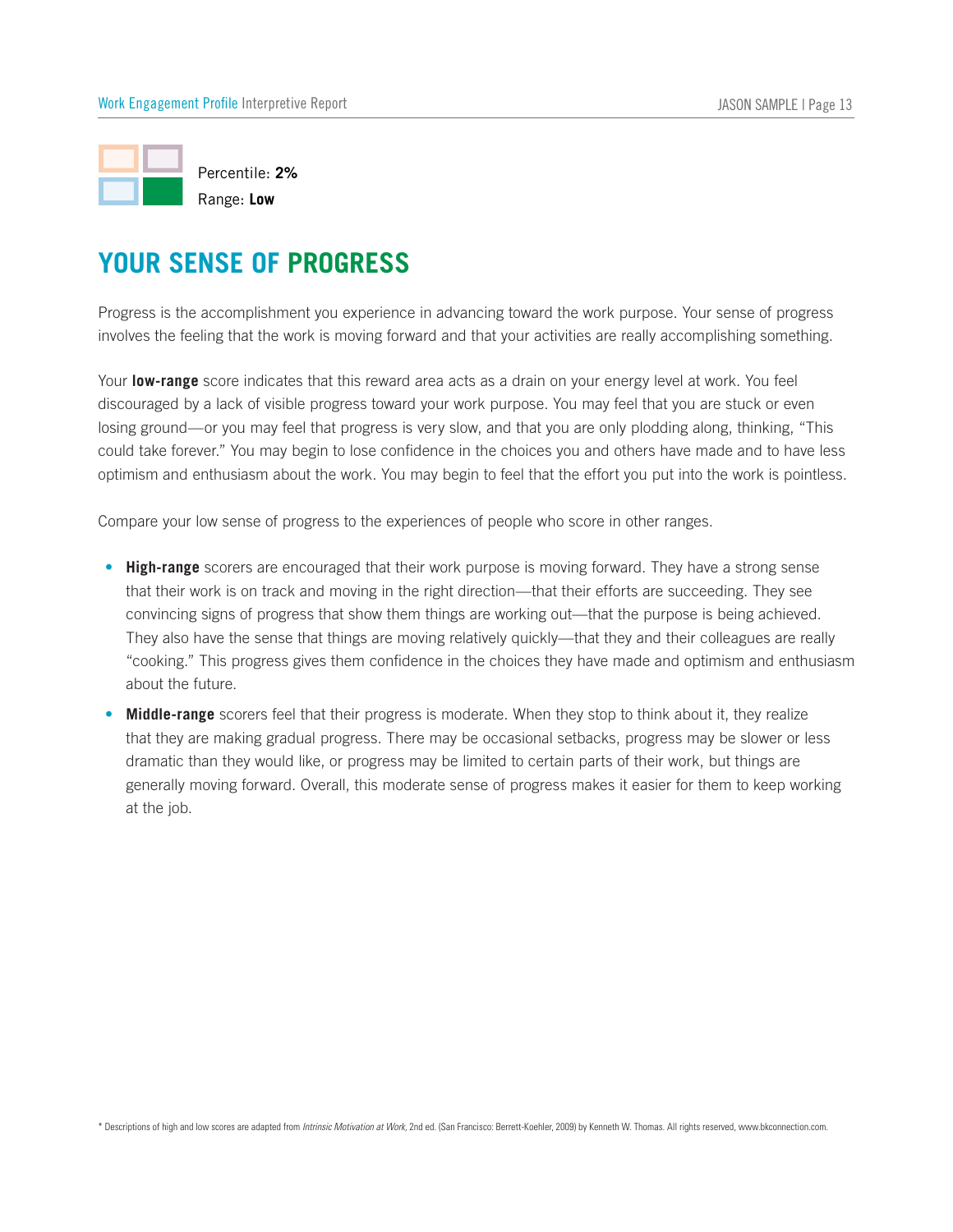# **Building a Sense of Progress**

Because you scored low on sense of progress, this is a priority area for change—a primary avenue for reducing the drain on your energy and making your work more intrinsically rewarding. You can use the following building blocks and action steps to build a sense of progress in your work. Work Engageme<br> **BUILDIN**<br>Because you<br>the drain on<br>
blocks and a<br> **Collaborati**<br>Progress is e<br>
relationships<br> **Milestones** 

### **Collaborative Relationships**

Progress is easier to achieve when people in an organization help each other. Work to build trusting, collaborative relationships with others involved in your work. Problem-solve to find solutions that meet everyone's needs.

On longer tasks, especially, it's easy to lose a sense of progress as the days and months pass. Develop a clear picture of the sequence of key events, or milestones, that must be reached to achieve your purpose. Recognizing each milestone when it's reached provides a way of marking significant progress. Chart and post progress through these milestones. **Milestones**<br>
On longer tasks, especial<br>
picture of the sequence c<br>
each milestone when it's<br>
through these milestones<br> **Celebrations**<br>
Celebrations are a way to<br>
for both you and your wo<br>
how far you've come on a<br> **Access** 

### **Celebrations**

Celebrations are a way to amplify your sense of progress. Take time to stop and celebrate important milestones for both you and your work team. If nothing else, pause occasionally during team meetings to remind each other how far you've come on a project. picture of the sequence of key<br>each milestone when it's reach<br>through these milestones.<br>**Celebrations**<br>Celebrations are a way to ampli<br>for both you and your work teal<br>how far you've come on a proje<br>**Access to Customers**<br>Wo

Work purposes are often about doing something of value on behalf of customers, whether external or internal. Find ways to meet with customers and solicit feedback on how well your work has met their needs.

Use customer feedback and other information to track improvements on recurring work. Improvements typically involve achieving the purpose better and/or faster. Try to measure the things you care most about, not just what's easiest to measure.